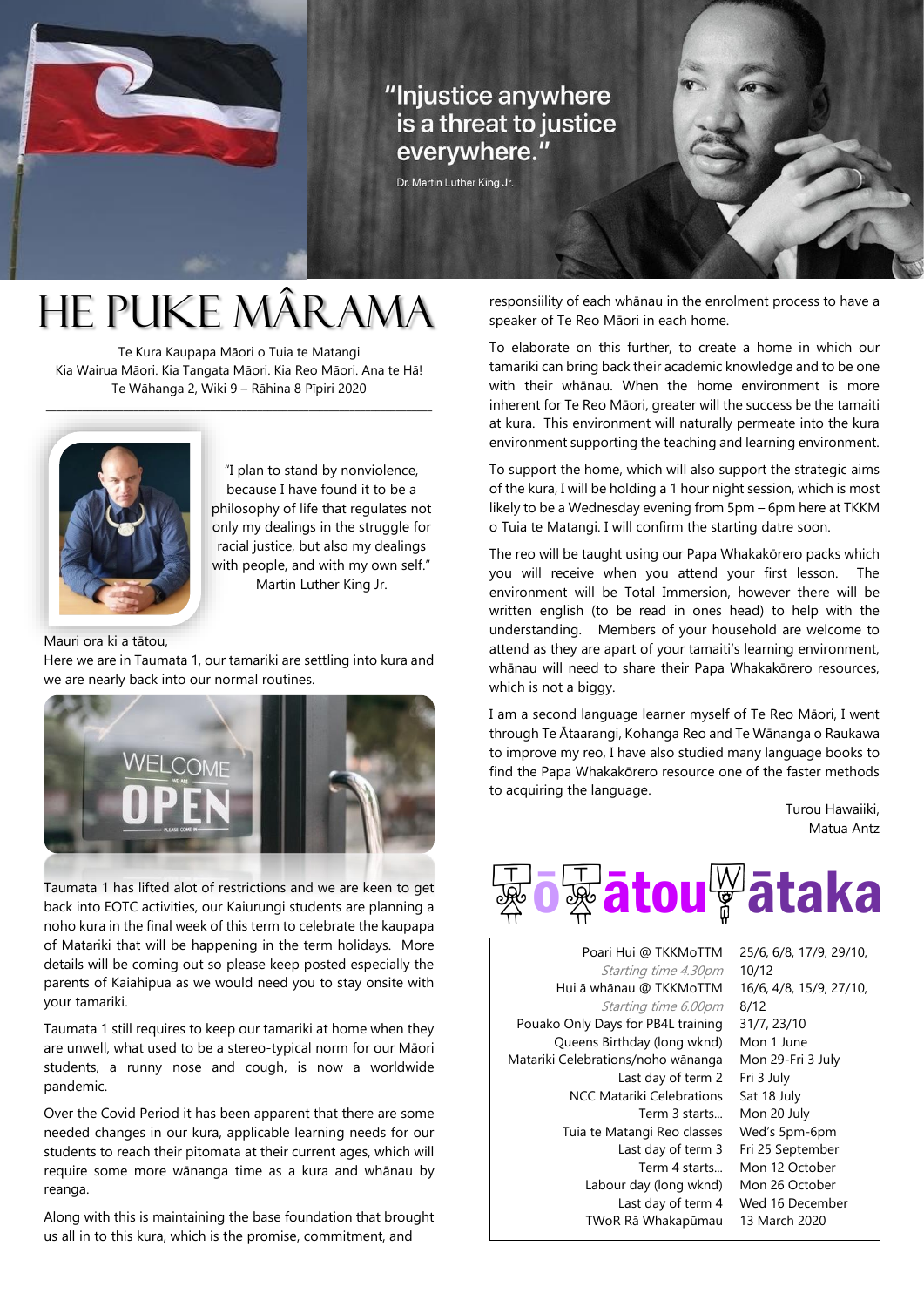

Our ākonga and kaimahi have been conscientious with clean hands, elbow hygiene and keeping our class spaces sanitized and clean also, and will continue to do so. Some whānau have made 'PPE packs' (face mask, small hand sanitizer, tissues) for their tamariki that stay in their kura bags for any 'just in case' situations. We encourage these to remain with your tamariki, and encourage all parents/caregivers to consider this as a positive option for your tamariki also. And just on that note, we have invested in these for our kaimahi also.

# The Prime Minister, Jacinda Ardern's



| If you are mauiui,                                                  | If you have cold | Wash your                       | Sneeze and cough  |
|---------------------------------------------------------------------|------------------|---------------------------------|-------------------|
| stay home-don't                                                     | or flu-like      | hands! Wash                     | into your elbow,  |
| go to kura, don't                                                   | symptoms, visit  | your hands!                     | and regularly     |
| go to mahi, and                                                     | your Doctor or   | Wash your                       | discinfect shared |
| don't socialise.                                                    | call Healthline. | hands!                          | surfaces.         |
| If you are told by Health                                           |                  | Keep track of contact and where |                   |
| authorities to self-isolate, do so                                  |                  | you've been, utilise the NZ     |                   |
| immediately.                                                        |                  | COVID tracing app.              |                   |
| Where you may have concerns with underlying health conditions,      |                  |                                 |                   |
| continue with health professionals to stay well                     |                  |                                 |                   |
| Businesses should help you to contact trace by displaying the MoH   |                  |                                 |                   |
| QR Code for contact tracing.                                        |                  |                                 |                   |
| Stay Vigilent! There is still a global pandemic in action, and each |                  |                                 |                   |
| persons' vigilence helps to keep us all safe from having to go back |                  |                                 |                   |
| into Alert levels, and lockdown.                                    |                  |                                 |                   |
| Be kind to one another and to yourself. The last two month's have   |                  |                                 |                   |
| changed each person's life experience, and we need to be            |                  |                                 |                   |
| considerate and find appreciation in how individuall we may cope    |                  |                                 |                   |



with this

Just a reminder that we are still working on getting some regularity back to our transport. We are managing the absence of a second driver by utilising our pouako to assist with this, and especially Whaea Viv who has been on the road taking care of the Lion's share with Whaea Alena. If you have any questions or concerns regarding transport, please continue to talk with Whaea Alena. I understand that some of the Q&A's are taking place on the Harihari tamariki FB chats, however, because we want to ensure that we are capturing these for future reference and accountability, please feel free to email these also. In the meantime, I will be instructing Whaea Janis to copy these discussions and file them.

#### Nau Mai ki tuia te Matangi

 Nau mai tauti mai ki te whānau hou nei, Rewha-Kokiri-Dunn. Whaea Renee, Te Amorangi and his sister (who will be attending Nayland College), have recently moved from Waitaha to live here in Whakatū. Te Amorangi will be going into Hoewaka with Whaea Treena, and we look forward to getting to know both him and his whānau

more as they intergrate into the Tuia te Matangi community. If you see them, pleae be sure to mihi and introduce yourself.



A couple of weeks ago, Whaea Helen Omlo came in to talk about vaccinations with our YR7 and YR8 ākonga. Vaccination forms were handed out with the expectation and request to have them returned as soon as possible. If you have not yet returned the forms, please prioritse this. Feel free to contact Whaea Janis just in case you have misplaced forms, and need another copy.

# BLACK LIVES MATTER



I am in no doubt that we are aware of the Black Lives Matter kaupapa, and the various actions, protests, responses that have been taken up to expose the hate, racism, prejudism and the like that has founded the need for this discourse.

I encourage whānau to take the opportunity to talk with your tamariki about their understanding of the complex views, as fits their age and comprehension, that have emerged. Unfortunately if our tamariki view themselves in the same light due to their indigenous identity, skin colour, socio-economic patterns and so forth, fear before faith and confidence, may become their subconscious acceptance. Let's take the opportunity to strengthen them as the future's indigenous leaders that they are!